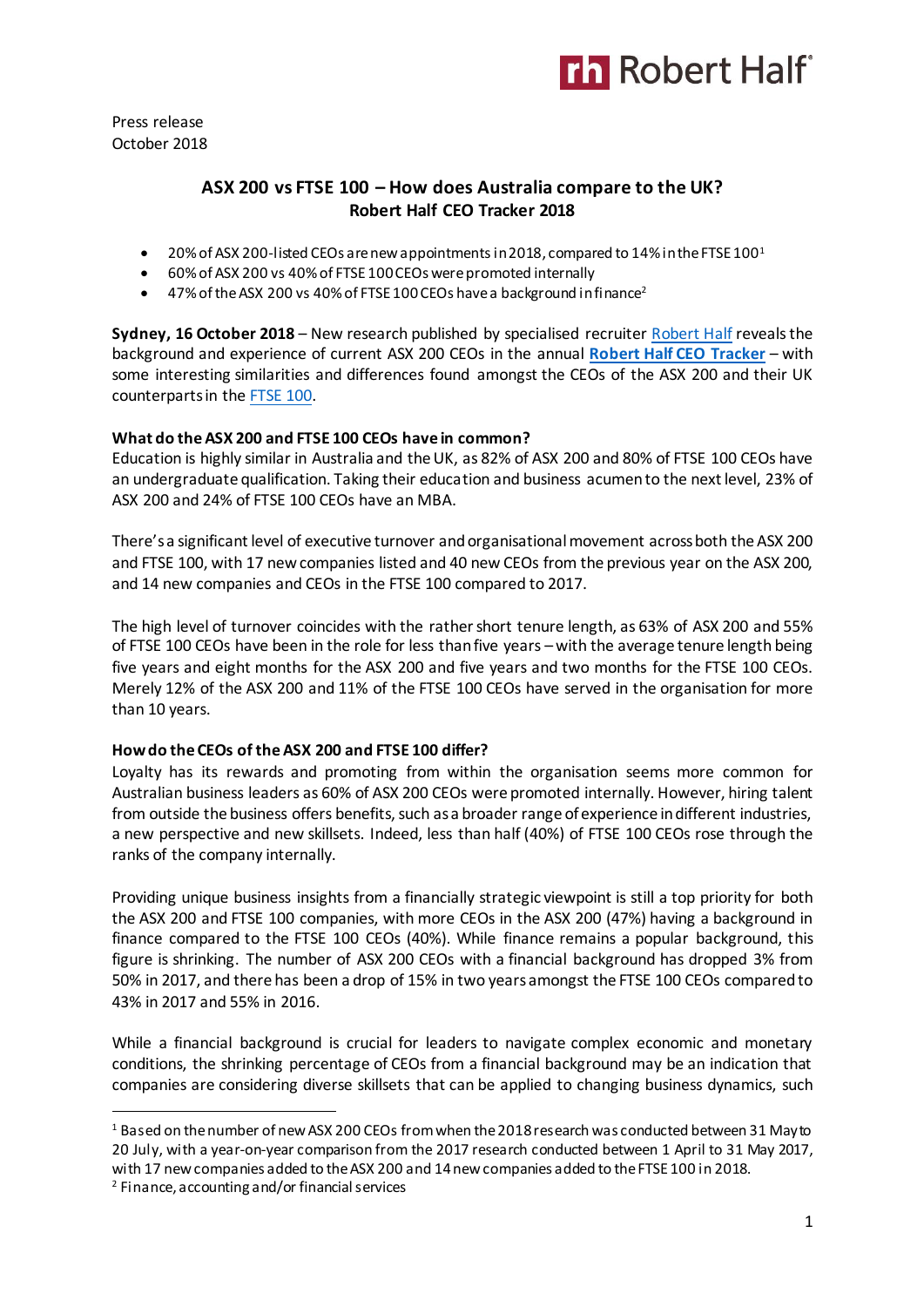# **Th Robert Half**

as digital acumen and innovative vision. However, despite the push towards more technologicallysavvy leadership, only 8% of ASX 200 CEOs come from a technology background, compared to 11% of the FTSE 100.

**David Jones, Senior Managing Director of Robert Half Asia Pacific** said: *"While there are certain characteristics that make for a successful CEO – such as education and experience – other factors may no longer be the set criteria for the leaders of the future such as background and internal promotion. The business and commercial landscape of Australia continues to evolve, so there's no doubt that with more millennials assuming leadership roles, executive qualities of the country's top business leaders will continue to evolve as well."*

**Charlie Grubb, UK Managing Director at Robert Half Executive Search** said: *"We're seeing an evolving leadership landscape whereby traditional backgrounds may no longer be the set criteria for leading the top firms of the future. Global experience, education and values such as loyalty and tenure, however, will always be important, especially as millennials come to the forefront and take up leadership positions in their own right. There will always be strong demand for robust leadership which can deliver profitability and create a sustainable advantage against competitors."*

|                                 | ASX 200 CEOS | <b>FTSE 100 CEOS</b> |
|---------------------------------|--------------|----------------------|
| <b>New additions</b>            | 20%          | 14%                  |
| Internal promotion              | 60%          | 40%                  |
| <b>Background in finance</b>    | 47%          | 40%                  |
| <b>Background in technology</b> | 8%           | 11%                  |
| Tenure-5 years or less          | 63%          | 55%                  |
| Undergraduate degree            | 82%          | 80%                  |
| <b>MBA</b>                      | 23%          | 24%                  |

*Source: Annual research conducted by Robert Half on the ASX 200 and FTSE 100 CEOs.*

#### **Find out more about the CEOs of the ASX 200 companies with th[e Robert Half CEO Tracker](https://www.roberthalf.com.au/research-insights/ceo-tracker?utm_source=roberthalf&utm_medium=pressrelease&utm_campaign=rh-all-ceotracker-ongoing)**

##

#### **Notes to editors**

### **About the Robert Half ASX 200 CEO Tracker**

Robert Half has conducted research on CEOs of the ASX 200 by analysing publicly-available sources of information about ASX 200 CEOs to track trends including their professional and educational background, gender, and length of tenure. The research was analysed from the period 31st May 2018 – 20th July 2018, and all results are correct to the best of our knowledge.

The information within the ASX 200 CEO Tracker is based on publicly available information. Where possible, the information has been checked and verified by the offices of the CEOs.

#### **About th[e Robert Half FTSE 100 CEO Tracker](https://www.roberthalf.co.uk/expertise-advice/research-insights/reports-guides/ftse-100-ceo-tracker?utm_source=roberthalf&utm_medium=pressrelease&utm_campaign=rh-all-ceotracker-ongoing)**

Robert Half conducted annual research on CEOs of the FTSE 100 Index by analysing publicly available sources of information about FTSE 100 CEOs to track trends including their professional career backgrounds, age, gender, nationality and length of tenure. The research was analysed from the period 1st March 2017 – 31st March 2018, and all results are correct to the best of our knowledge.

#### **About Robert Half**